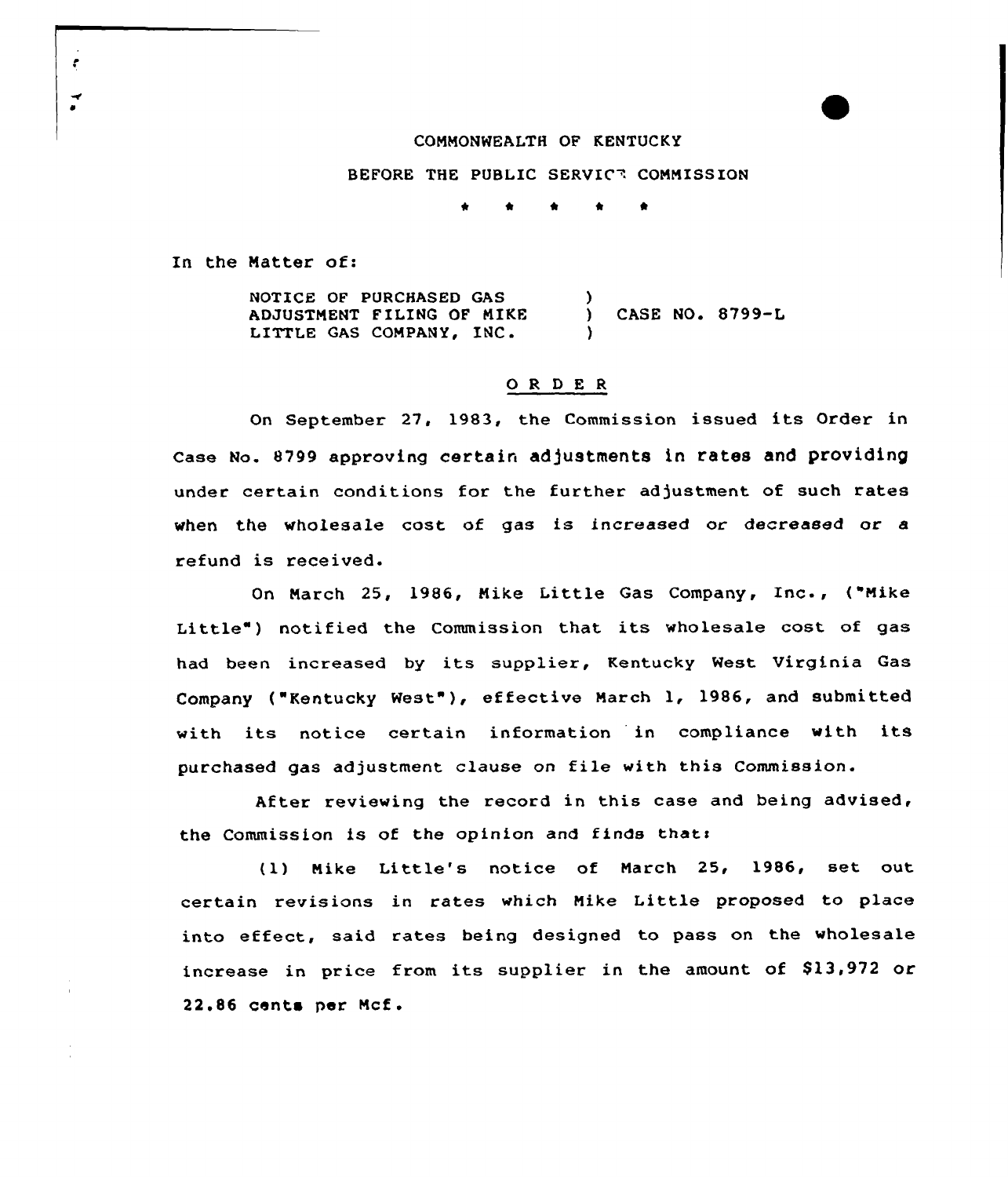(2) Kentucky West filed an application for increased rates to become effective Narch 1, 1986, with the Federal Energy Regulatory Commission ("FERC"). This increase is subject to refund.

 $\mathbf{f}$ 

 $\mathbf{r}$ 

(3) This Commission has filed a notice of intervention and protest with the PERC concerning this rate increase from Rentucky West in Docket No. RP86-52-000. Nike Little's increase should be approved subject to refund pending the decision in this proceeding.

(4) Nike Little's proposed rates contained <sup>a</sup> computational error. The new base rate used did not include the Gas Research Institute charge of 1.35 cents per Dth. The effective rates should be those contained in the Appendix to this Order.

(5) Nike Little's adjustment in rates under the purchased gas adjustment provisions approved by the Commission in its Order in Case No. 8799 dated September 27, 1983, is fair, just and reasonable and in the public interest and should be effective with gas supplied on and after April 14, 1986, rather than Narch 1, 1986, as Nike Little proposed; 20 days notice must be given for a rate increase.

IT IS THEREFORE ORDERED that:

( 1) The rates in the Appendix to this Order be and they hereby are authorized effective with gas supplied on and after April 14, 1986, subject to refund.

 $-2-$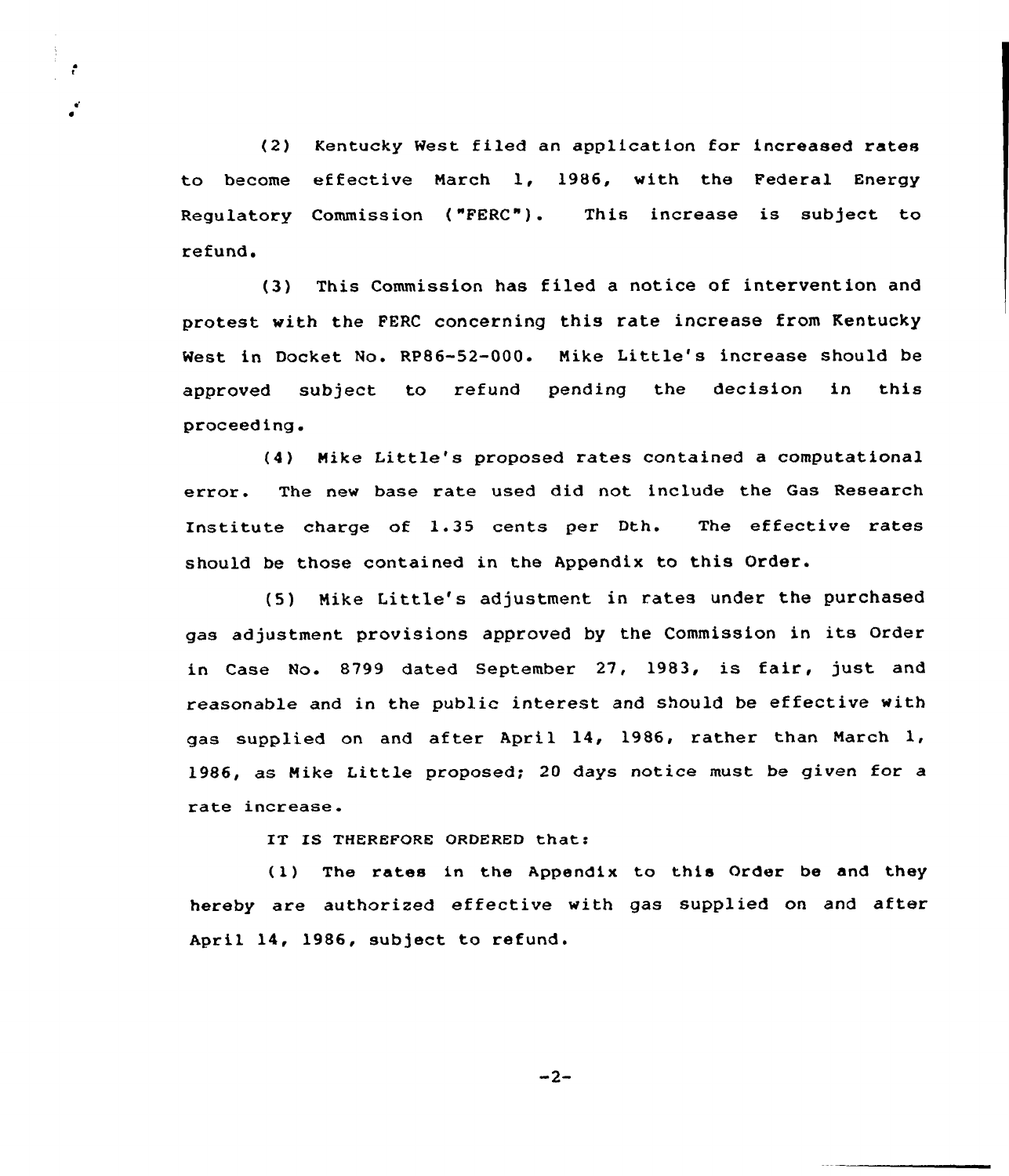(2) Mithin <sup>30</sup> days of the date of this Order Nike Little shall file with this Commission its revised tariffs setting out the rates authorized herein.

Done at Frankfort, Kentucky, this 7th day of April, 1986.

PUBLIC SERVICE COMMISSION

Robert D. Heman Vice Chairman Successioner Williams,

ATTEST:

Ļ.

**Secretary**